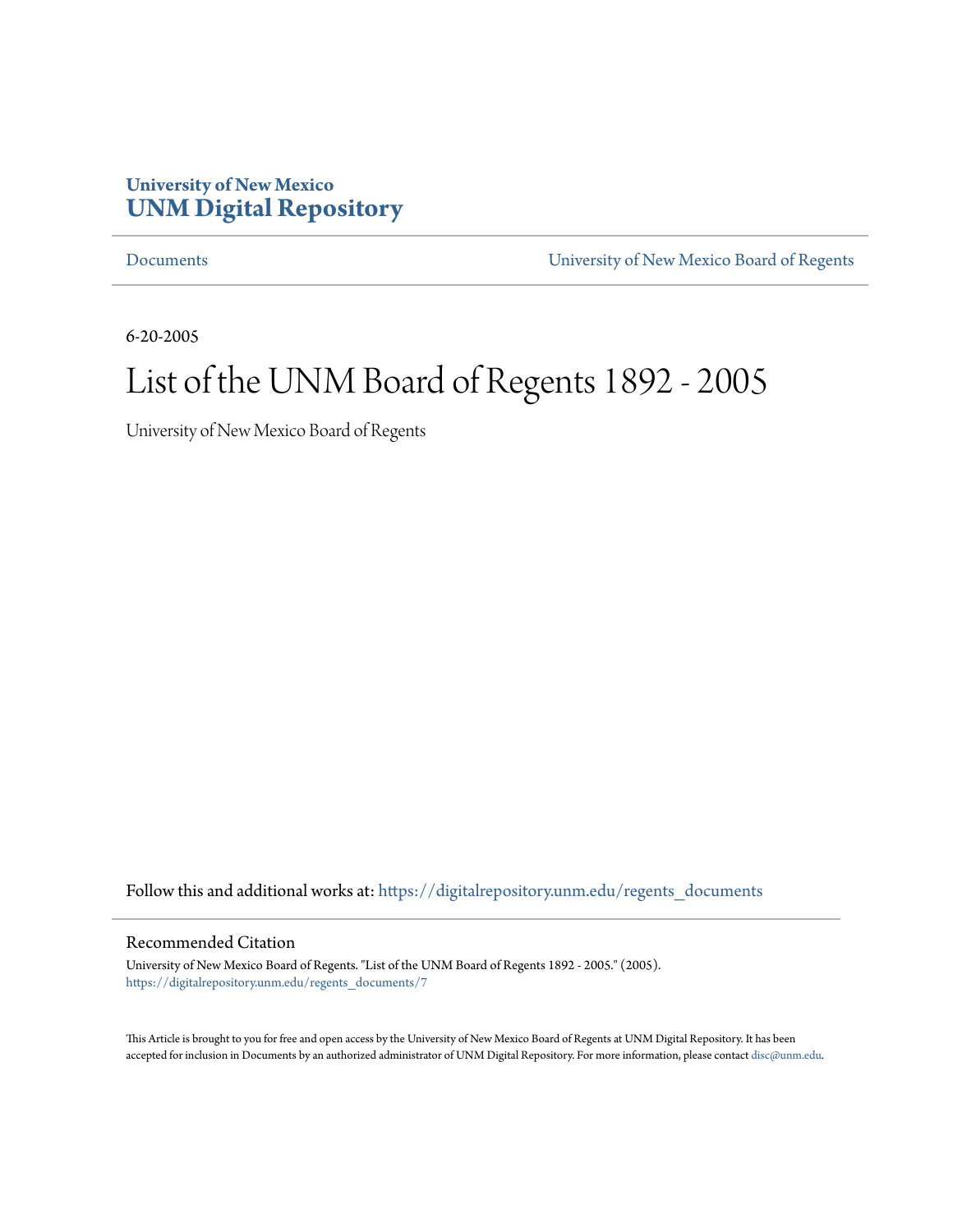Appendix 3 Regents of the University of New Mexico

| Governor               | <b>Term</b> | <b>Regents Appointed</b> | <b>Term</b> |
|------------------------|-------------|--------------------------|-------------|
| L. Bradford Prince     | 1889-1893   | Mariano S. Otero         | 1889-1894   |
|                        |             | G.W. Meylert             | 1889-1894   |
|                        |             | Henry L. Waldo           | 1889-1908   |
|                        |             | Elias S. Stover          | 1889-1910   |
|                        |             | Frank W. Clancy          | 1889-1912   |
| William T. Thornton    | 1893-1897   | William B. Childers      | 1894-1899   |
|                        |             | James H. Wroth           | 1895-1897   |
| Miguel A. Otero        | 1897-1906   | Juan C. Armijo           | 1897-1903   |
|                        |             | James H. Wroth           | 1899-1909   |
|                        |             | E.V. Chavez              | 1903-1908   |
| Herbert J. Hagerman    | 1906-1907   |                          |             |
| George Curry           | 1907-1910   | <b>Fletcher Cook</b>     | 1908-1909   |
|                        |             | A.M. Mandalari           | 1909-1912   |
|                        |             | (Mandaria)               |             |
|                        |             | W.D. McBee               | 1909-1912   |
|                        |             | R.W. Hopkins             | 1911-1912   |
| William J. Mills       | 1910-1912   | W.J. Johnson             | 1910-1911   |
|                        |             | James H. Wroth           | 1910-1912   |
| William C. McDonald    | 1912-1917   | R.W.D. Bryan             | 1912-1913   |
|                        |             | John A. Reidy            | 1912-1927   |
|                        |             | Howard L. Bickley        | 1912-1917   |
|                        |             | Nathan Jaffa             | 1912-1927   |
|                        |             | A.W. Cooley              | 1912-1913   |
|                        |             | George L. Brooks         | 1913-1919   |
|                        |             | W.G. Hayden (Haydon)     | 1913-1917   |
| Ezequiel C. de Baca,   | 1917-1919   | Antonio Lucero           | 1917-1919   |
| Washington E. Lindsey  |             | John R. McFie Jr.        | 1917-1920   |
|                        |             | Nestor C. Montoya        | 1919-1921   |
|                        |             | Antonio A. Sedillo       | 1919-1927   |
| Octaviano A. Larrazolo | 1919-1921   | William E. Gortner       | 1920-1921   |
|                        |             | Mrs. Rupert F. Asplund   | 1921-1923   |
|                        |             | Thomas F. Keleher Jr.    | 1921-1923   |
| Merritt C. Mechem      | 1921-1923   | Mrs. Frances Nixon       | 1923-1927   |
|                        |             | Charles H. Lembke        | 1923-1927   |
| James F. Hinkle        | 1923-1925   |                          |             |
| Arthur T. Hannett      | 1925-1927   |                          |             |
| Richard C. Dillon      | 1927-1931   | Mrs. Reed Holloman       | 1927-1931   |
|                        |             | John F. Simms            | 1927-1931   |
|                        |             | Mrs. Laurence F. Lee     | 1927-1928   |
|                        |             | Frank Light              | 1927-1931   |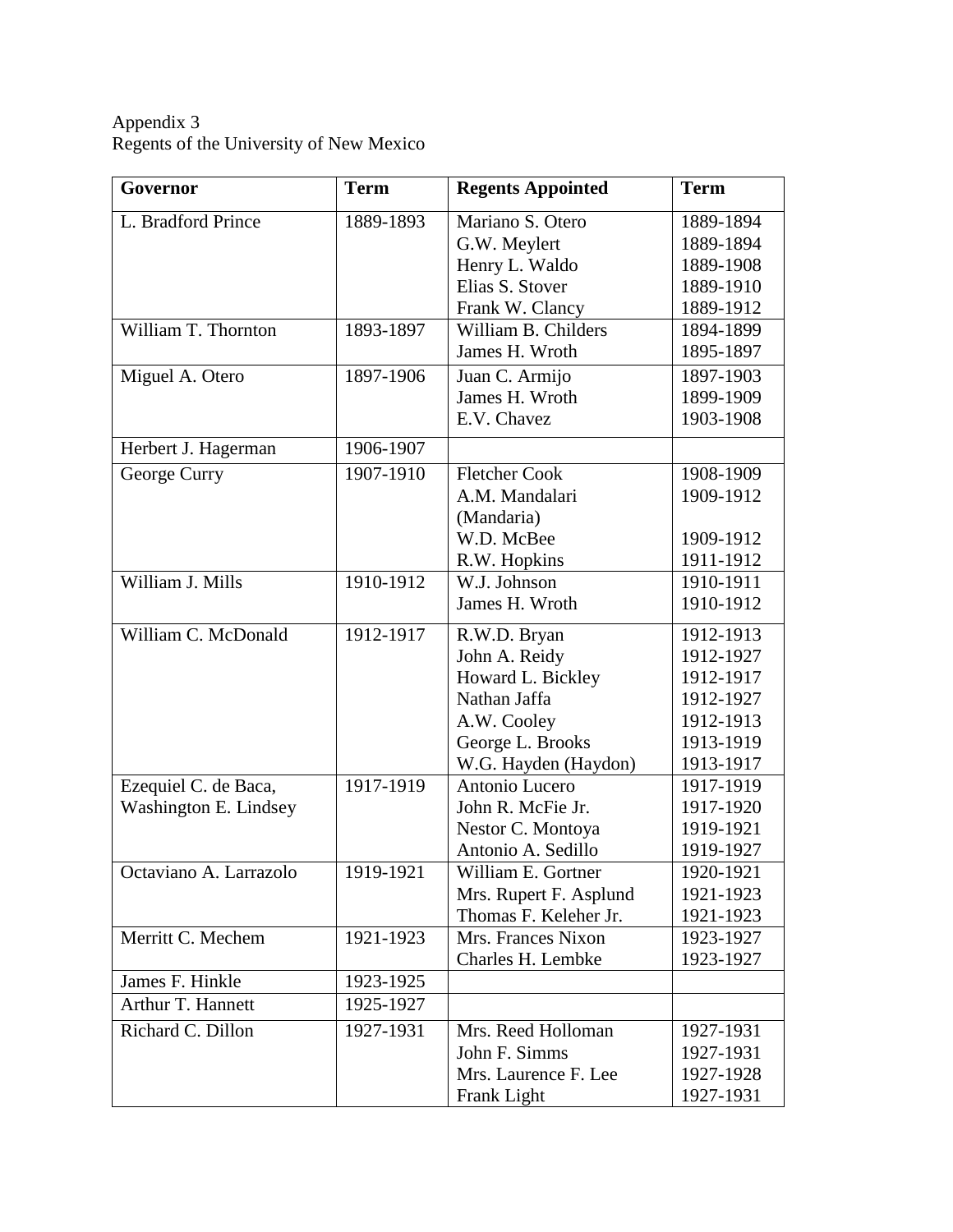|                      |           | A.C. Torres                | 1927-1931 |
|----------------------|-----------|----------------------------|-----------|
|                      |           | Orie L. Phillips           | 1928-1931 |
|                      |           | W.R. Lovelace              | 1931-1937 |
| Arthur Seligman      | 1931-1933 | M. Ralph Brown             | 1931-1933 |
|                      |           | Glenn L. Emmons            | 1931-1933 |
|                      |           | Henry G. Coors Jr.         | 1931-1935 |
|                      |           | Mrs. O.N. Marron           | 1931-1933 |
| Andrew W. Hockenhull | 1933-1935 | Margaret Page Hood         | 1933-1935 |
|                      |           | John J. Dempsey            | 1933-1935 |
|                      |           | John W. Hernandez          | 1933-1935 |
| Clyde Tingley        | 1935-1939 | P.G. Cornish, Jr.          | 1935-1937 |
|                      |           | Adolfo C. Gonzales         | 1935-1947 |
|                      |           | Hugh B. Woodward           | 1935-1937 |
|                      |           | Mrs. Floyd W. Lee          | 1936-1947 |
|                      |           | Joseph L. Dailey           | 1937-1939 |
|                      |           | R. Fred Pettit             | 1937-1939 |
| John E. Miles        | 1939-1943 | Sam G. Bratton             | 1939-1951 |
|                      |           | <b>Jack Korber</b>         | 1939-1959 |
|                      |           | Mrs. John Milne            | 1939-1951 |
| John J. Dempsey      | 1943-1947 |                            |           |
| Thomas Jr. Mabry     | 1947-1951 | David Chavez               | 1947      |
|                      |           | Tibo J. Chavez             | 1947-1951 |
|                      |           | Mrs. George W. Savage      | 1947-1951 |
| Edwin L. Mechem      | 1951-1955 | Mrs. Franklin Bond         |           |
|                      |           | (Later Mrs. Oscar B.       |           |
|                      |           | [Ethel] Huffman)           | 1951-1957 |
|                      |           | <b>Jack Walton</b>         | 1951-1955 |
|                      |           | <b>Wesley Quinn</b>        | 1951-1959 |
|                      |           | Paul F. Larrazolo          | 1951-1955 |
| John F. Simms        | 1955-1957 | Ralph R. Lopez             | 1955-1961 |
|                      |           | <b>Finley MacGillivray</b> | 1955-1961 |
| Edwin L. Mechem      | 1957-1959 | Dorothy Woodward           | 1957-1960 |
| John Burroughs       | 1959-1961 | Howard C. Bratton          | 1959-1968 |
|                      |           | Lawrence H. Wilkinson      | 1959-1970 |
|                      |           | Mrs. J.P. (Dorothy)        |           |
|                      |           | <b>Brandenburg</b>         | 1960-1963 |
| Edwin L. Mechem      | 1961-1962 | Thomas R. Roberts          | 1961-1968 |
|                      |           | Bryan G. Johnson           | 1961-1967 |
| <b>Tom Bolack</b>    | 1962      |                            |           |
| Edwin L. Mechem      | 1962-1963 |                            |           |
| Jack M. Campbell     | 1963-1967 | Mrs. Fred C. Luthy (later  | 1963-1974 |
|                      |           | Mrs. Frank A. [Cyrene]     |           |
|                      |           | Mapel)                     |           |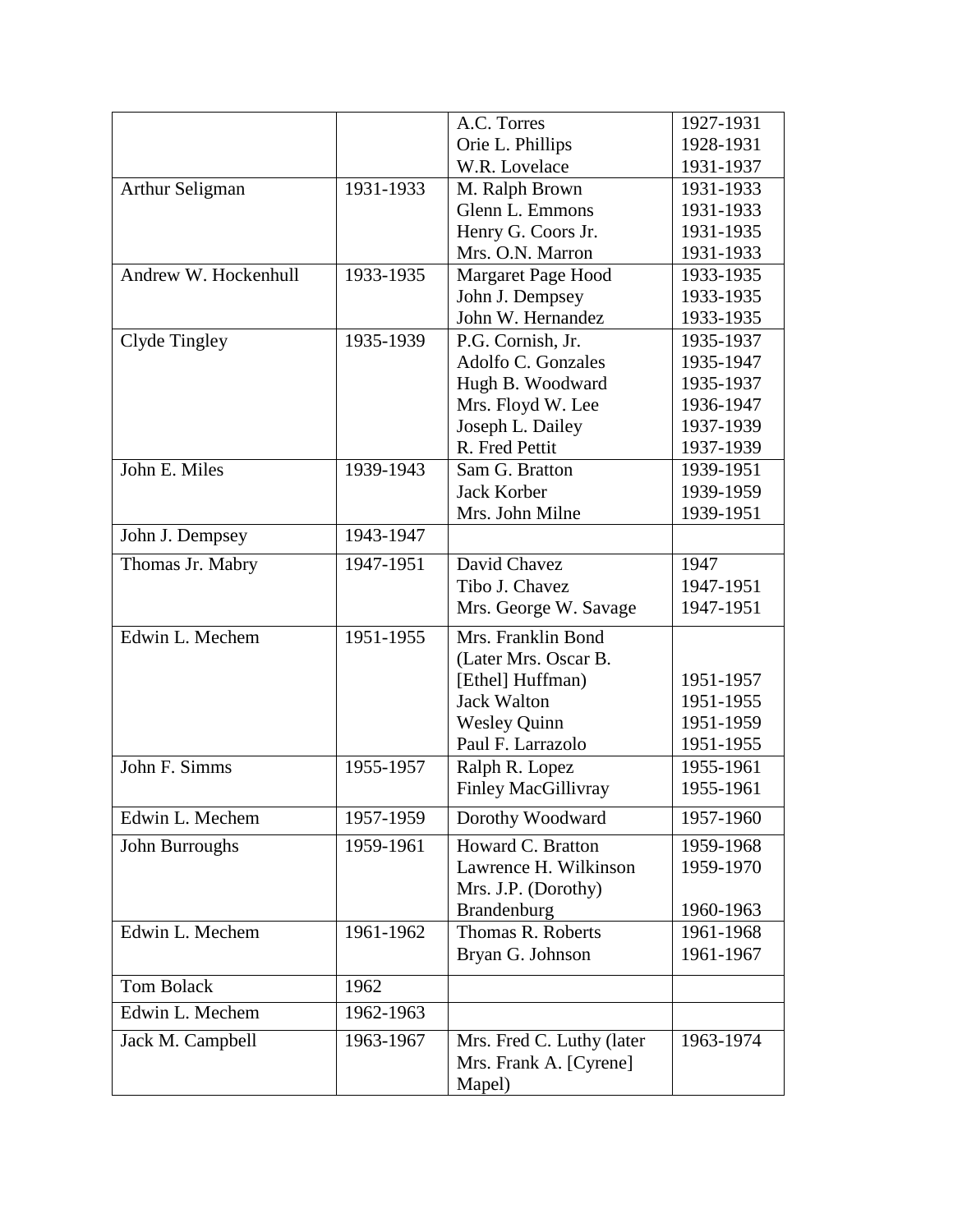| David F. Cargo           | 1967-1971 | Arturo G. Ortega                  | 1967-1972 |
|--------------------------|-----------|-----------------------------------|-----------|
|                          |           | Walter F. Wolf Jr.                | 1968-1972 |
|                          |           | Norris Bradbury                   | 1969-1970 |
| <b>Bruce King</b>        | 1971-1975 | Calvin Horn                       | 1971-1982 |
|                          |           | Austin G. Roberts                 | 1971-1976 |
|                          |           | Albert G. Simms II                | 1973-1977 |
|                          |           | Emmett E. Garcia                  | 1973      |
|                          |           | Henry Jaramillo                   | 1973-1984 |
| Jerry Apodaca            | 1975-1979 | Mrs. William A. (Ann)             |           |
|                          |           | Jourdan                           | 1975-1986 |
|                          |           | Phillip U. Martinez               | 1977-1984 |
|                          |           | Colleen Maloof                    | 1977-1988 |
|                          |           | Calvin Horn <sup>1</sup>          |           |
| <b>Bruce King</b>        | 1979-1983 | Henry Jaramillo <sup>1</sup>      |           |
|                          |           | Phillip U. Martinez <sup>1</sup>  |           |
|                          |           | Ann Jourdan <sup>1</sup>          |           |
| Toney Anaya              | 1983-1987 | John D. Paez                      | 1983-1988 |
|                          |           | Jerry Apodaca                     | 1985-1990 |
|                          |           | Robert L. Sanchez                 | 1985-1990 |
|                          |           | Colleen Maloof <sup>1</sup>       |           |
| <b>Garrey Carruthers</b> | 1987-1991 | Frank Borman                      | 1987-1992 |
|                          |           | Sigfried Hecker                   | 1987-1995 |
|                          |           | Ken Johns                         | 1987-1992 |
|                          |           | Roberta Cooper Ramo               | 1989-1994 |
|                          |           | C. Gene Samberson                 | 1989-1994 |
| <b>Bruce King</b>        | 1991-1995 | J.E. (Gene) Gallegos              | 1991-1996 |
|                          |           | Arthur D. Melendres               | 1991-1996 |
|                          |           | Barbara G. Brazil                 | 1993-1998 |
|                          |           | Penny Taylor Rembe                | 1993-1998 |
|                          |           | Sigfried Hecker <sup>1</sup>      |           |
| Gary Johnson             | 1995-2003 | Mary A. Tang                      | 1995-2001 |
|                          |           | Eric A. Thomas <sup>2</sup>       | 1995-1997 |
|                          |           | Larry D. Willard                  | 1995-2003 |
|                          |           | David A. Archuleta                | 1997-2003 |
|                          |           | Kimberly A. Richards <sup>2</sup> | 1997-1999 |
|                          |           | <b>Richard Tolivar</b>            | 1997-2003 |
|                          |           | Jack L. Fortner                   | 1999-2004 |
|                          |           | Judith C. Herrera                 | 1999-2003 |
|                          |           | Jason Bousliman <sup>2</sup>      | 1999-2000 |
|                          |           | Sandra K. Begay-Campbell          | $2001 -$  |
|                          |           | Eric Anaya <sup>2</sup>           | 2001-2002 |
| <b>Bill Richardson</b>   | 2003-     | Donald M. Salazar                 | 2003      |
|                          |           | John M. (Mel) Eaves               | 2003-     |
|                          |           | Maria Griego-Raby                 | 2003-2004 |
|                          |           | James H. (Jamie) Koch             | 2003-     |
|                          |           | Andrea L. Cook <sup>2</sup>       | 2003-2004 |